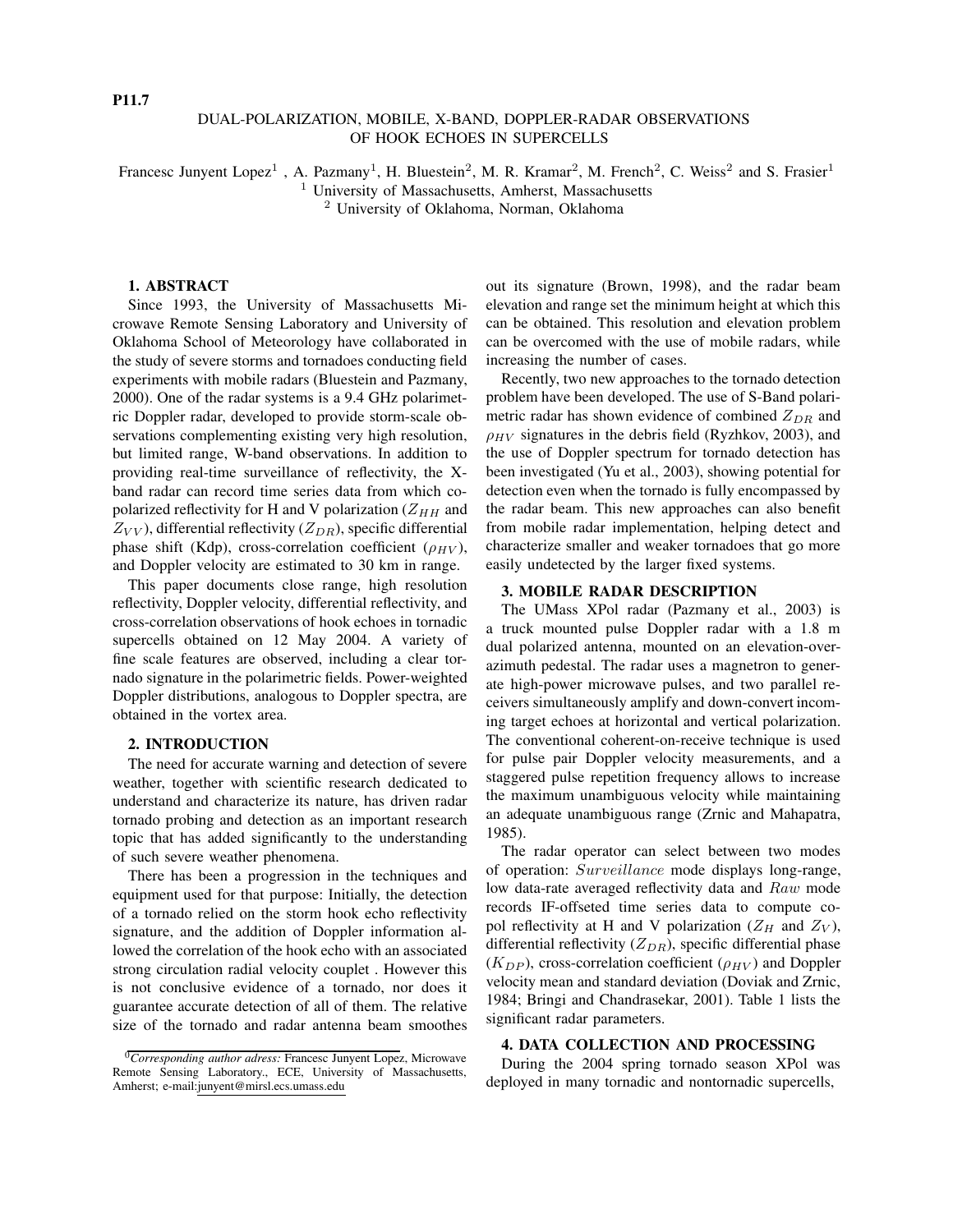







 $1.0$ 

 $_{0.8}\,$ 

 $0.6$ 

 $0,4$ 

 $0.2$ 

 $0.0$ 

Differential Reflectivity Cross-correlation coefficient dB  $\circ$  $\epsilon$  $-2$ Range [km] Range [km]  $-6$  $-6$  $-6$  $-4$  $\circ$ –2<br>Range [km] –2<br>Range [km]



 $(c)$  (d)

Fig. 1. Tornado radar images obtained near Attica, KS on 12 May 2004. Deployment coordinates were  $37^{\circ}$  16.5' N 98° 32.9' W and time was 7:55 PM CDT. XPol was operated in a 7.5 km range and 3° of elevation. (a) Horizontal polarization reflectivity (b) Horizontal polarization Doppler velocity, with superimposed 15 dB horizontal reflectivity contours (c) Differential reflectivity (d) Cross-correlation coefficient (e)(f) Reflectivity and Diff. reflectivity weighted Doppler distributions obtained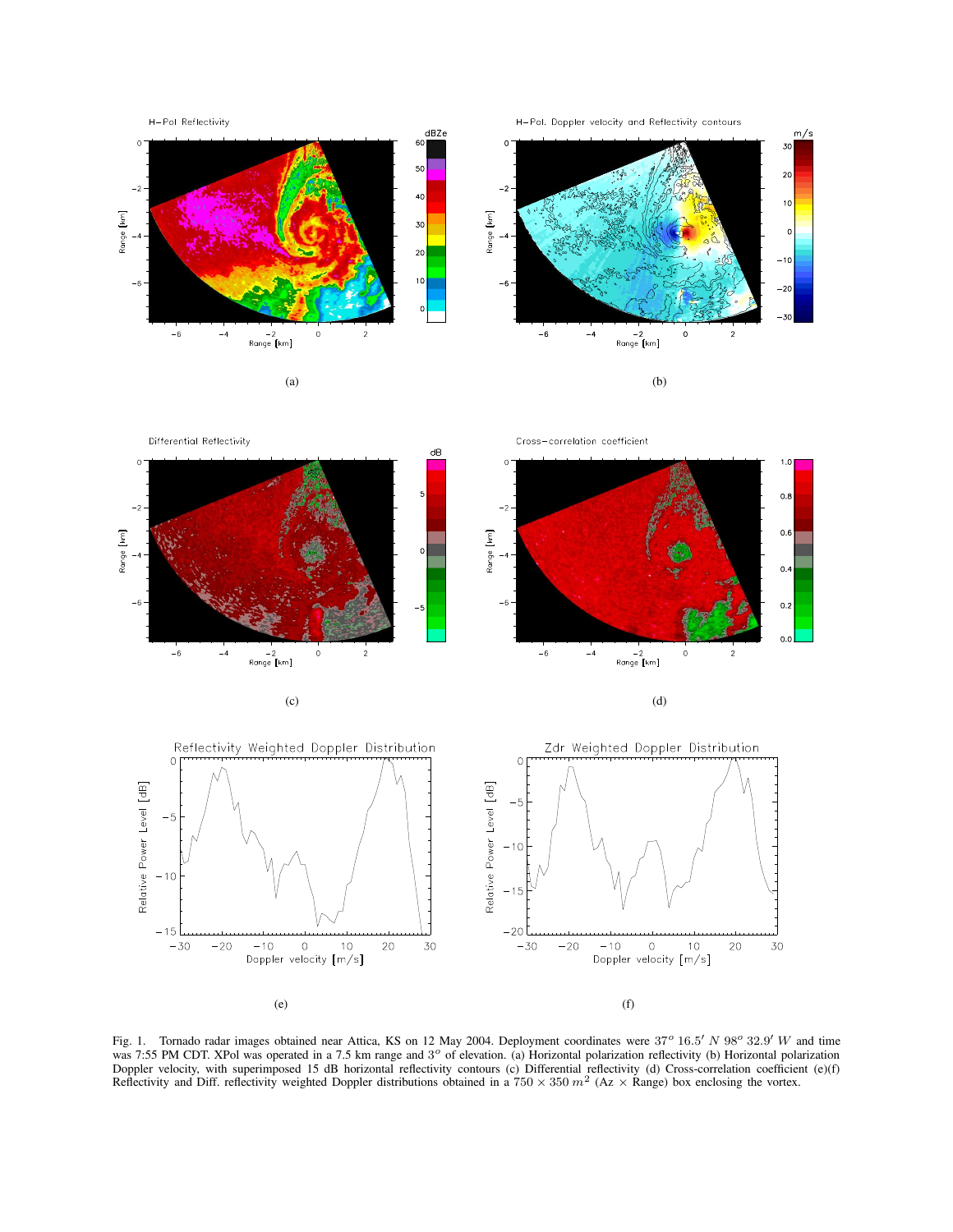

H-Pol. Doppler velocity and Reflectivity contours









Fig. 2. Tornado radar images obtained between Attica and Harper, KS on 12 May 2004. Deployment coordinates were  $37^o14.9'N98^o02.4'W$ and time was 8:25 PM CDT. XPol was operated in a 7.5 km range and  $3^\circ$  of elevation. (a) Horizontal polarization reflectivity (b) Horizontal polarization Doppler velocity, with superimposed 15 dB horizontal reflectivity contours (c) Differential reflectivity (d) Cross-correlation coefficient (e)(f) Reflectivity and Diff. reflectivity weighted Doppler distribut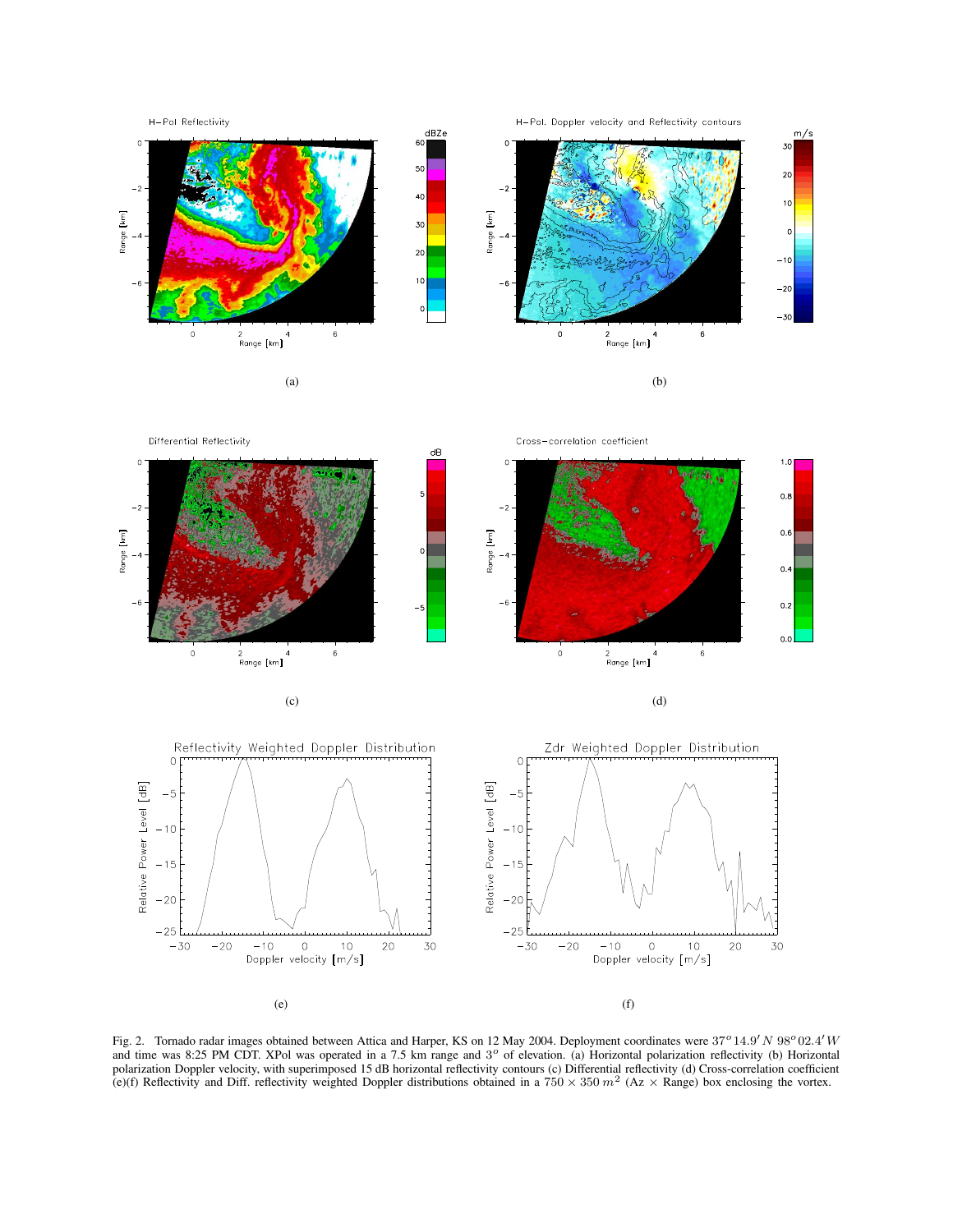| TABLE I                    |                             |
|----------------------------|-----------------------------|
| XPOL RADAR CHARACTERISTICS |                             |
| <b>Transmitter</b>         |                             |
| Center frequency           | 9.41 GHz                    |
| Peak power output          | 25 kW                       |
| Pulse width                | $1 \mu s$                   |
| Polarization               | Equal power,                |
|                            | simultaneous $V & H$        |
| PRF                        | Staggered, $1.6 - 2.0$ kHz  |
| Max. Unambiguous velocity  | $\pm 60$ m/s                |
| Max. Unambiguous range     | 75 km                       |
|                            |                             |
| Antenna and Pedestal       |                             |
| Type (size)                | Dual-polarized parabolic    |
|                            | reflector $(1.8 \text{ m})$ |
| 3-dB Beamwidth             | $1.25^{o}$                  |
| Gain                       | 41 dB                       |
| Max. scan rate             | $24^{\circ}/s$ in Az and El |
|                            |                             |
| <b>Receiver</b>            |                             |
| Dynamic Range              | 70 dB                       |
| Noise figure               | 4 dB                        |
| <b>Bandwidth</b>           | 4.5 MHz                     |
| First IF                   | 62.5 MHz                    |
| Second IF                  | $2.5$ MHz                   |
| Min. detectable signal     | -5 dBz @ 10 km              |

TABLE I

adding to the already extensive 2001, 2002 and 2003 data set. On 12 May 2004 two data sets were obtained in which two tornadoes were probed at very close range (less than 5 km from the radar, corresponding to an azimuthal resolution better than 150 m). The proximity to the radar increases the azimuthal resolution and signal-to-noise ratio of the obtained measurement, which allows the depiction of weaker, finer scale structures and decreases the measurement final standard deviation.

Figure 1 shows F2 level tornado radar images obtained in a deployment near Attica, KS (Lat:  $37^{\circ}$  16.5' N, Lon:  $98^{\circ}$   $32.9'$  W) on 12 May 2004 at 7:55 PM CDT. The horizontal polarization reflectivity image (a) shows a well defined toroid structure corresponding to the funnel cloud, with weaker reflectivity in the center. The funnel is surrounded by swirls of what probably is centrifuged dust and rain, and located at the tip of a highly reflective hook echo. A clear notch in reflectivity appears between the tornado and the parent storm. The Doppler image (b) shows very symmetric velocity couplets around the vortex, peaking at around  $\pm 22m/s$ . High spatial correlation is observed between the center of the vortex Doppler signature and the weaker reflectivity region corresponding to the inner funnel. The polarimetric images (c) and (d) show a very distinct tornado signature: In a 1 km diameter disc centered at the tornado vortex, corresponding to the tornado debris field,  $Z_{DR}$  takes values around and close to zero dB, indicative of random scatterer orientation, and the crosscorrelation coefficient is below 0.5, owing to the nonmeteorological nature of the scatterers. In the swirls surrounding the tornado debris signature both  $Z_{DR}$  and cross-correlation coefficient increase, achieving values usually associated with the presence of hydrometeors ( $Z_{DR}$  ranges from 1.5 to 4 dB,  $\rho_{HV}$  is greater than 0.8). This new X-Band observation is consistent with previous ones at S-Band (Ryzhkov, 2003) and adds to the potential of polarimetric tornado detection.

Figure 2 shows data from another 12 May 2004 tornado that touched down southwest of Harper, KS. The radar was deployed at 8:25 PM at coordinates  $37^{\circ}$  14.9' N 98° 02.4' W. The tornado vortex is again at the tip of a very reflective hook echo, embedded in a low-level mesocyclone. The vortex shows a small eye, with a diameter of about 150 m, with a clear reflectivity drop. In (c) and (d), in the same eye region, the tornado polarimetric signature previously described is observed again. The smaller size of it, related to the tornado debris field, is commensurate with the tornado F0 damage level.



Fig. 3. Vortex radar spectrum simulation



Fig. 4. Simulated Doppler spectra